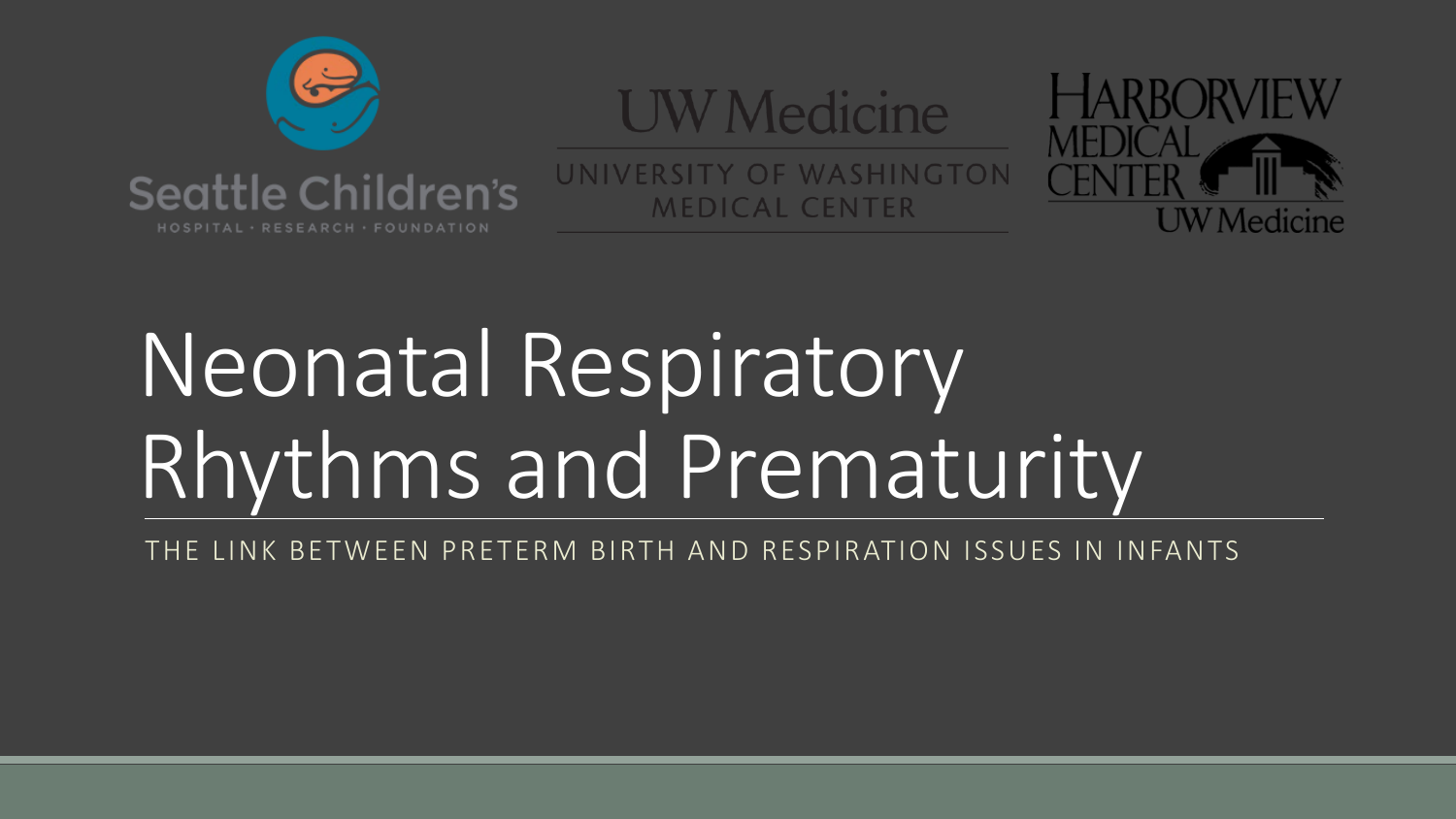# Why Study Prematurity?

15 million babies born prematurely per year

90% of premature babies die within days of birth in low-income countries

Issues surrounding ventilation of premature infants

- Costly and lack of availability
- Leads to future respiration issues

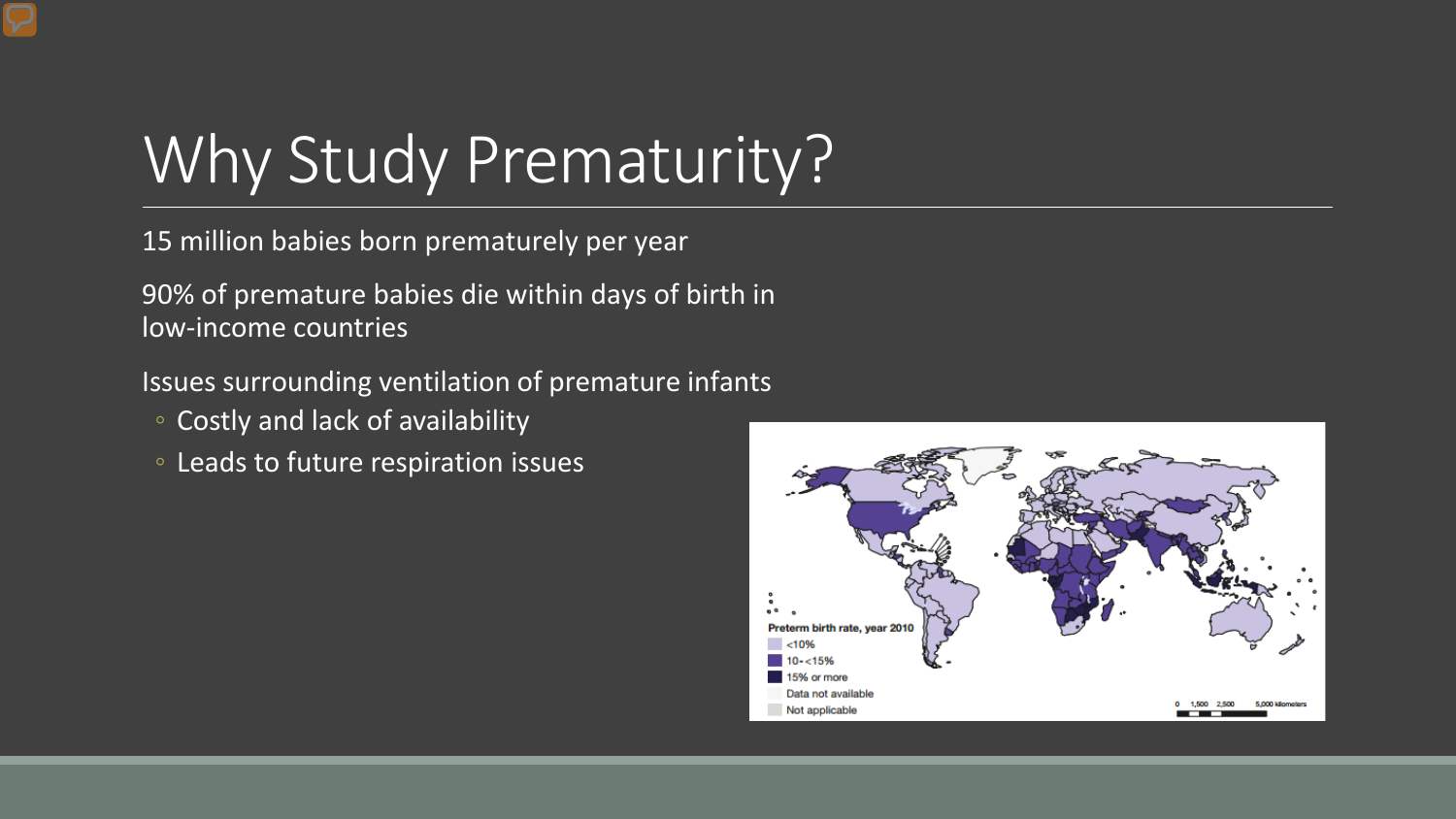# The Ramirez Lab

Hypothesis involving the central nervous system—pre-Bötzinger Complex

Mouse models of prematurity

- Lipopolysaccharide (LPS)
- Control
- C-Section

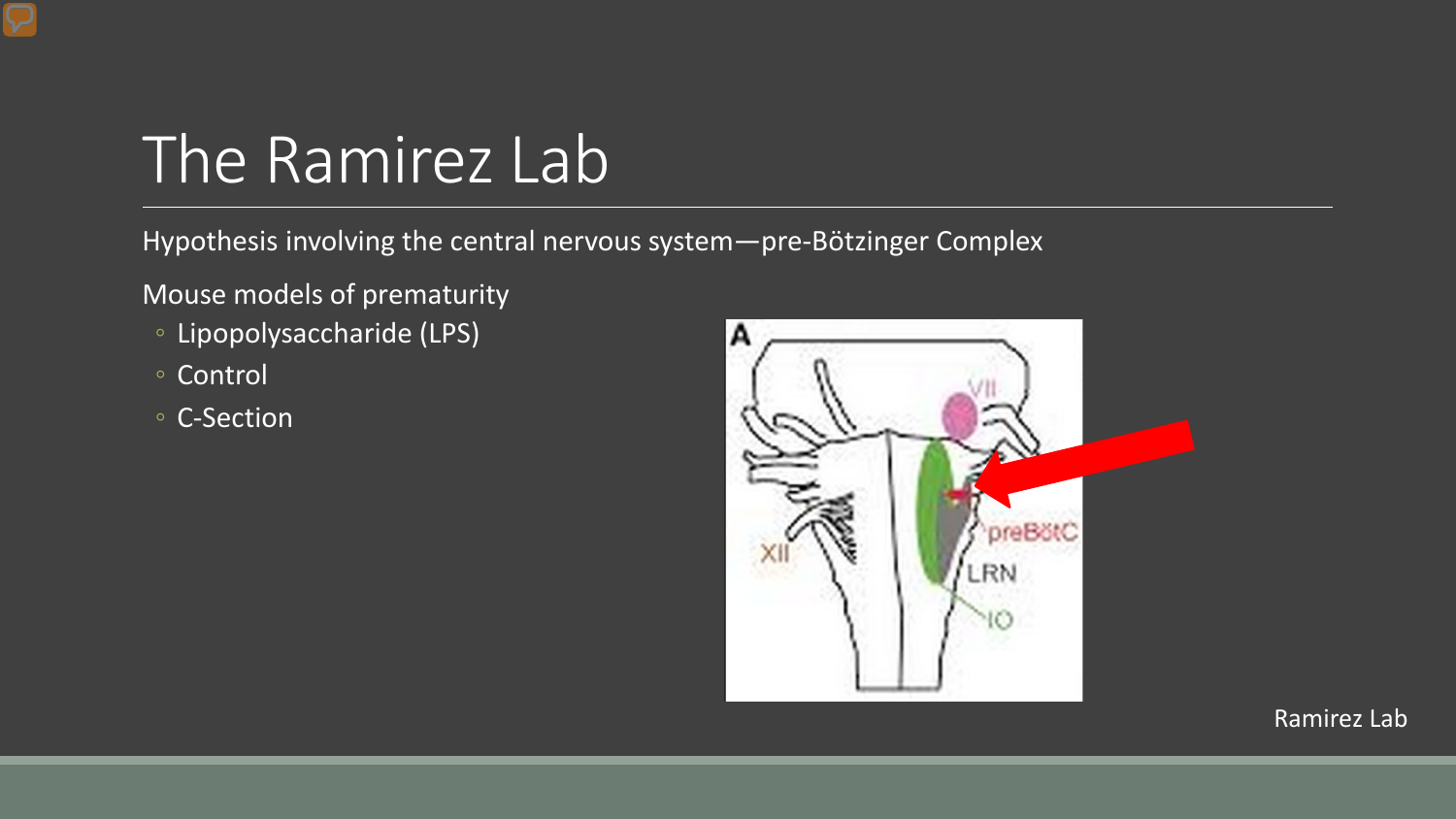### *In vivo* vs. *In vitro*

Translating breathing into neural firing from respiratory centers

◦ Slicing and electrophysiology

Analyzing different types of breathing with plethysmography

◦ Eupneas, sighs, and gasps

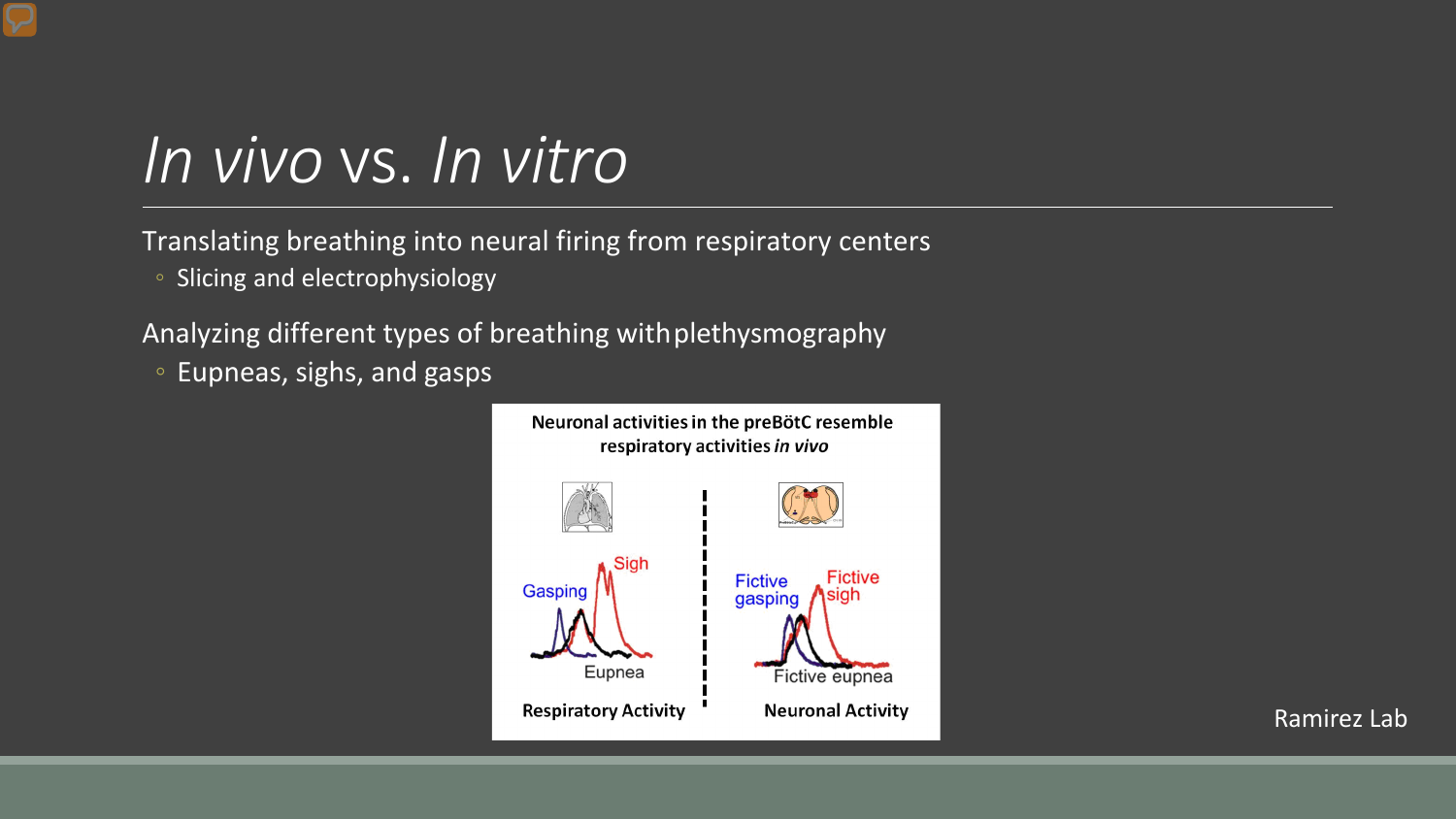



#### Types of Respiration in a Mouse Model

2. Large breaths **4. Gasps** 

1. Eupneas 3. Saw Breaths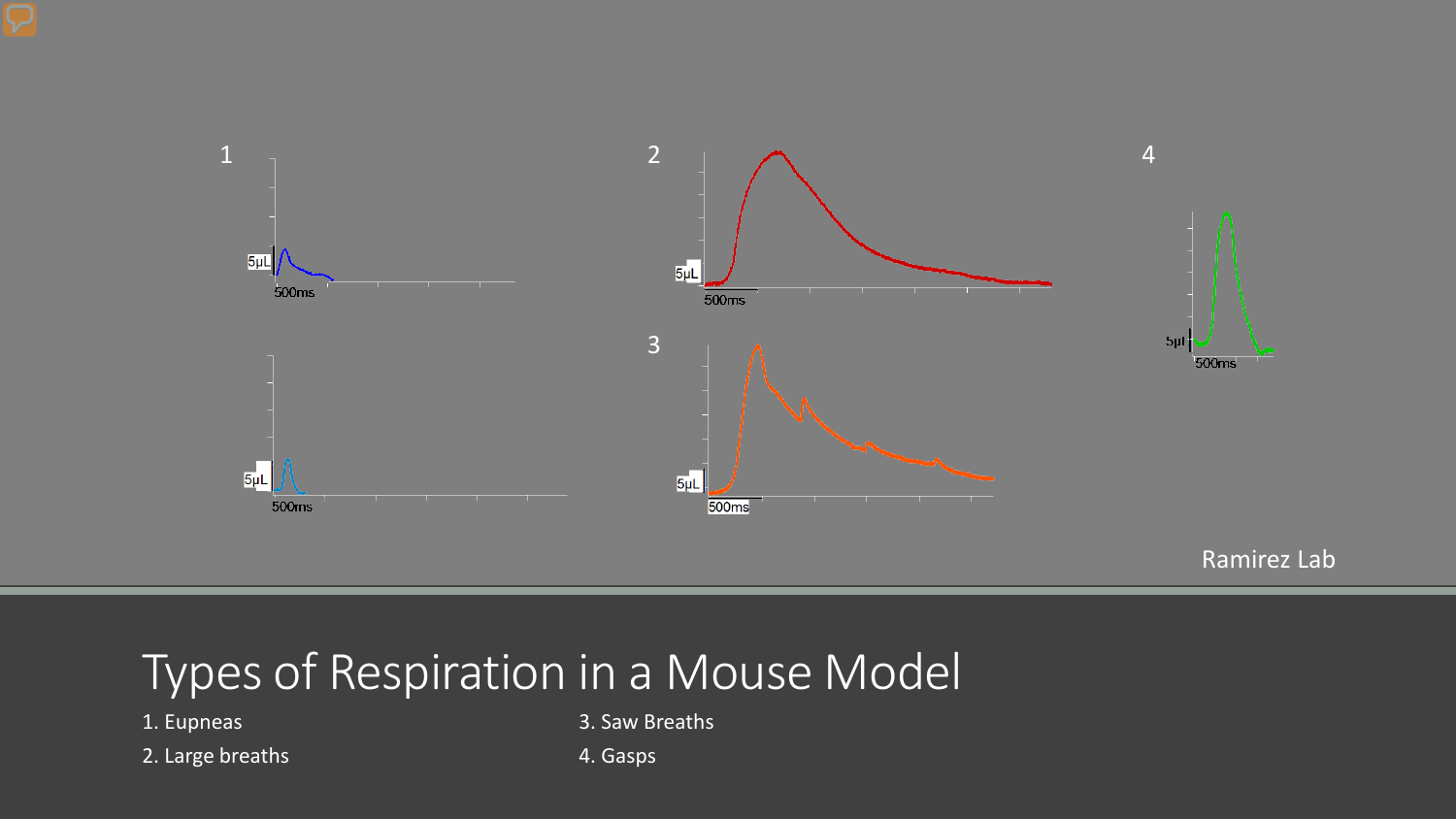# Control Breathing (Term Birth)

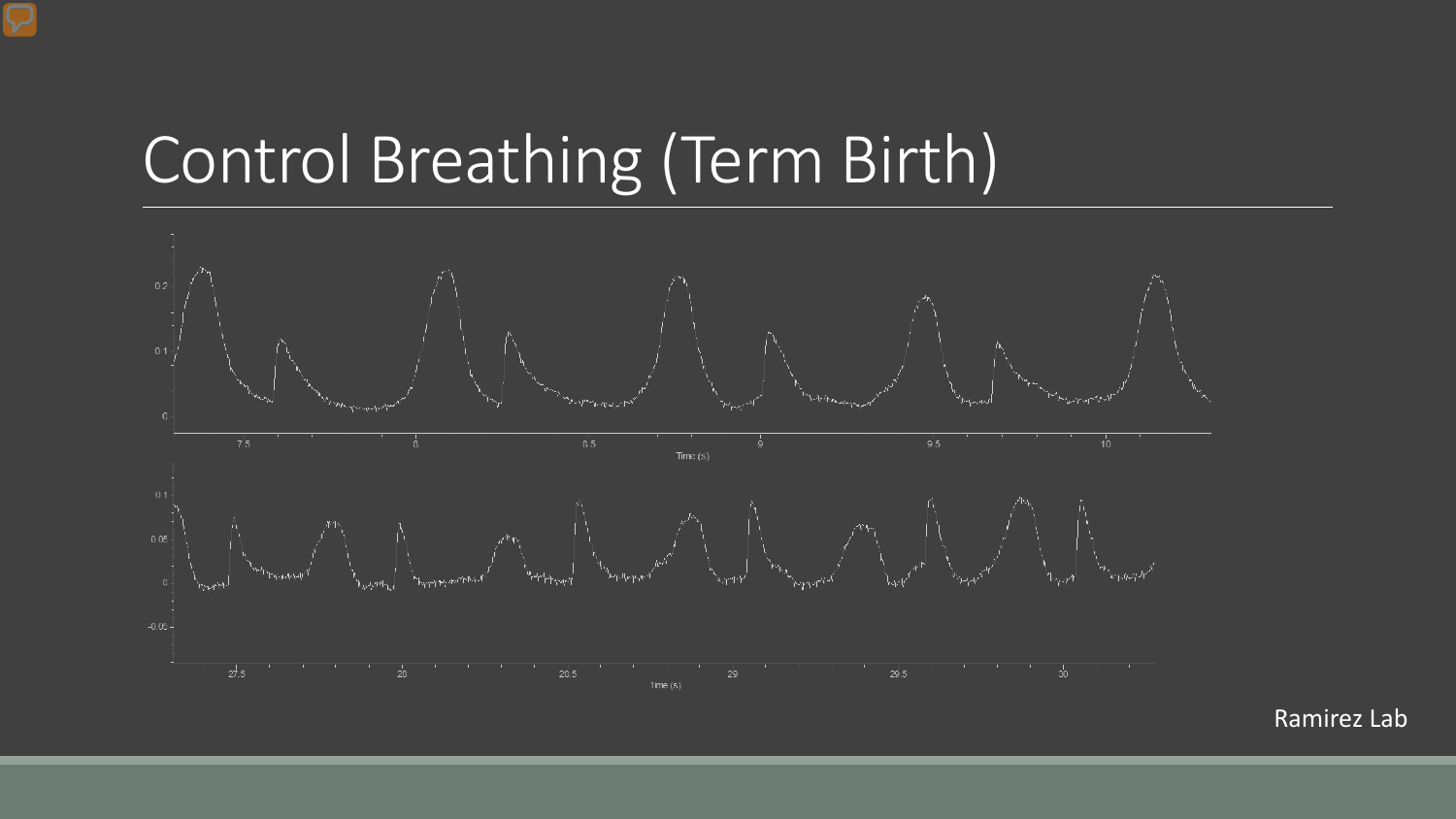### LPS Breathing (Preterm Birth)

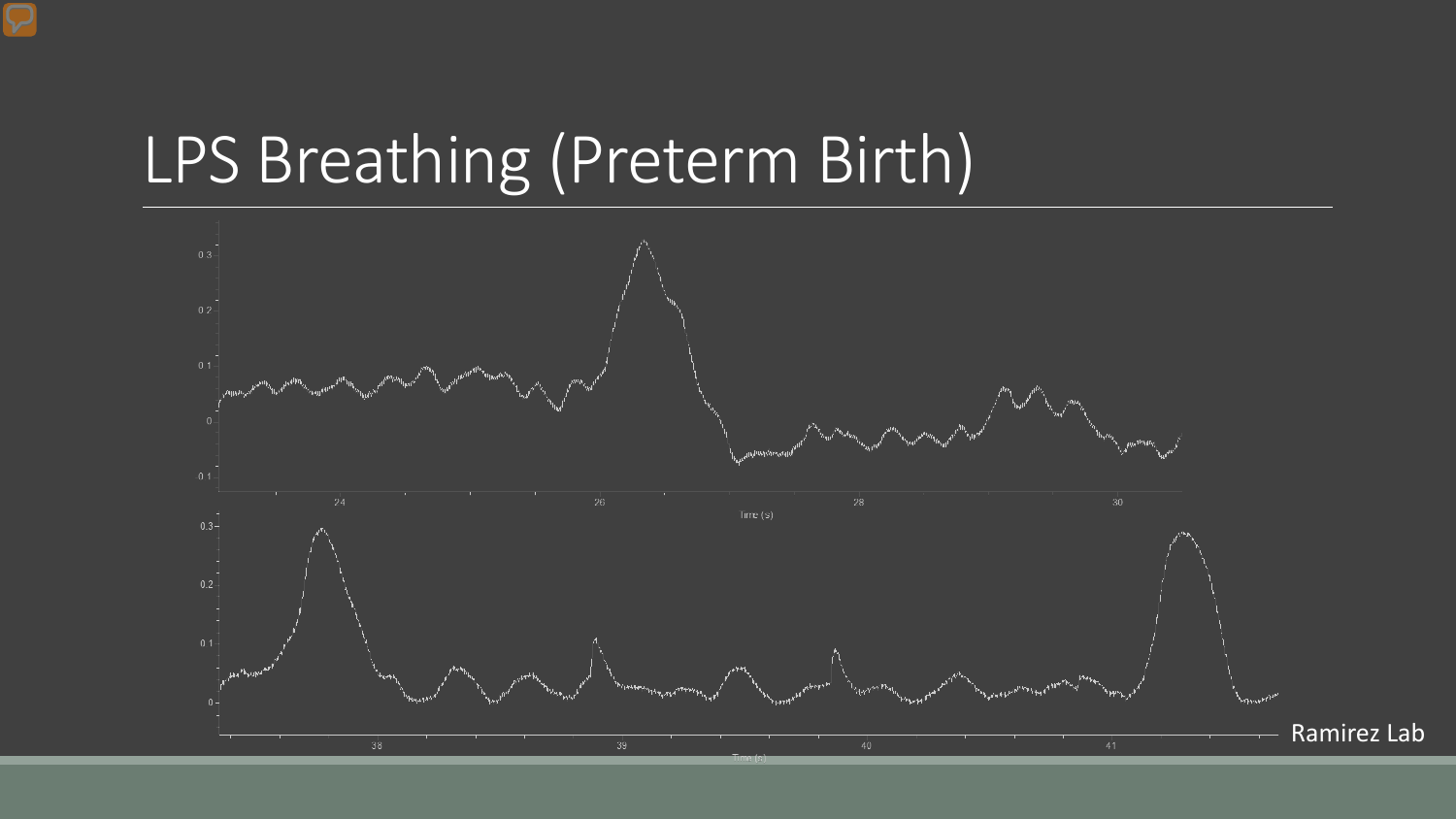## Control vs. LPS Transitions (10 vs 60 m)



e Saw Gasp Eupnea Ramirez Lab Ramirez Lab Ramirez Lab Ramirez Lab Ramirez Lab Ramirez Lab Ramirez Lab Ramirez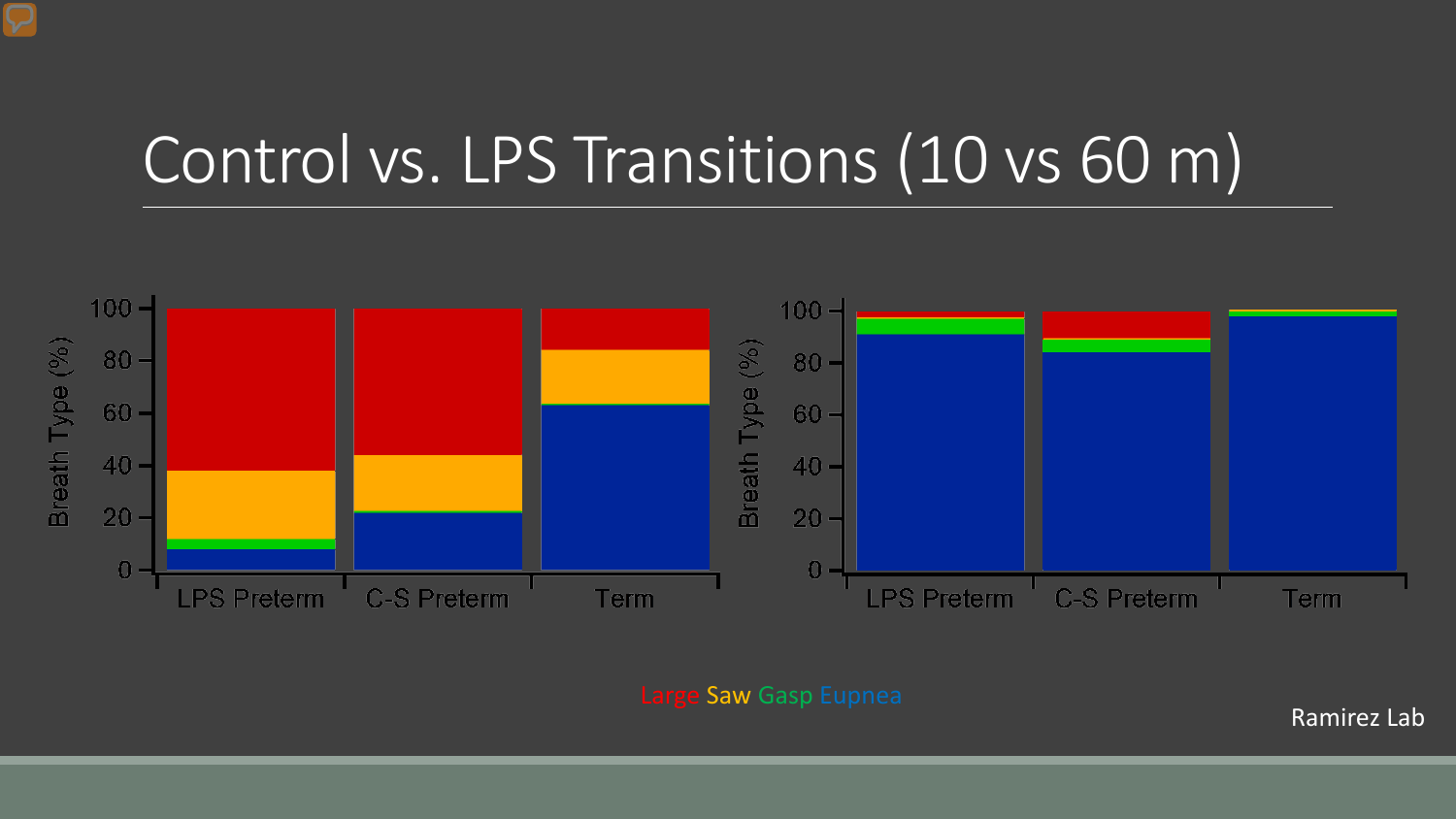# *in vitro* preBötC Rhythm: Control (include area)



Burst area: 0.788836642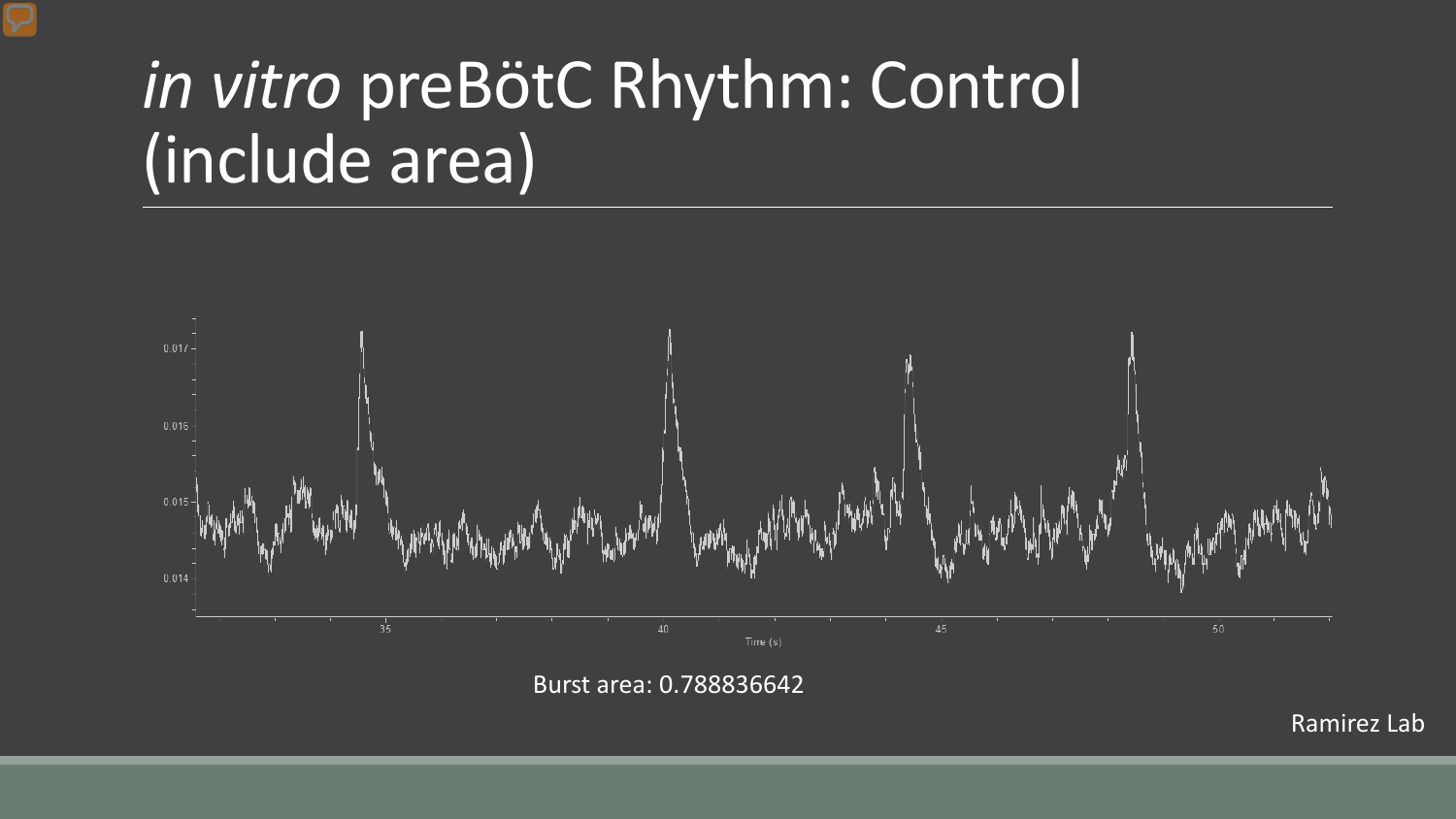# *in vitro* preBötC Rhythm: LPS



Burst area: 38.0366854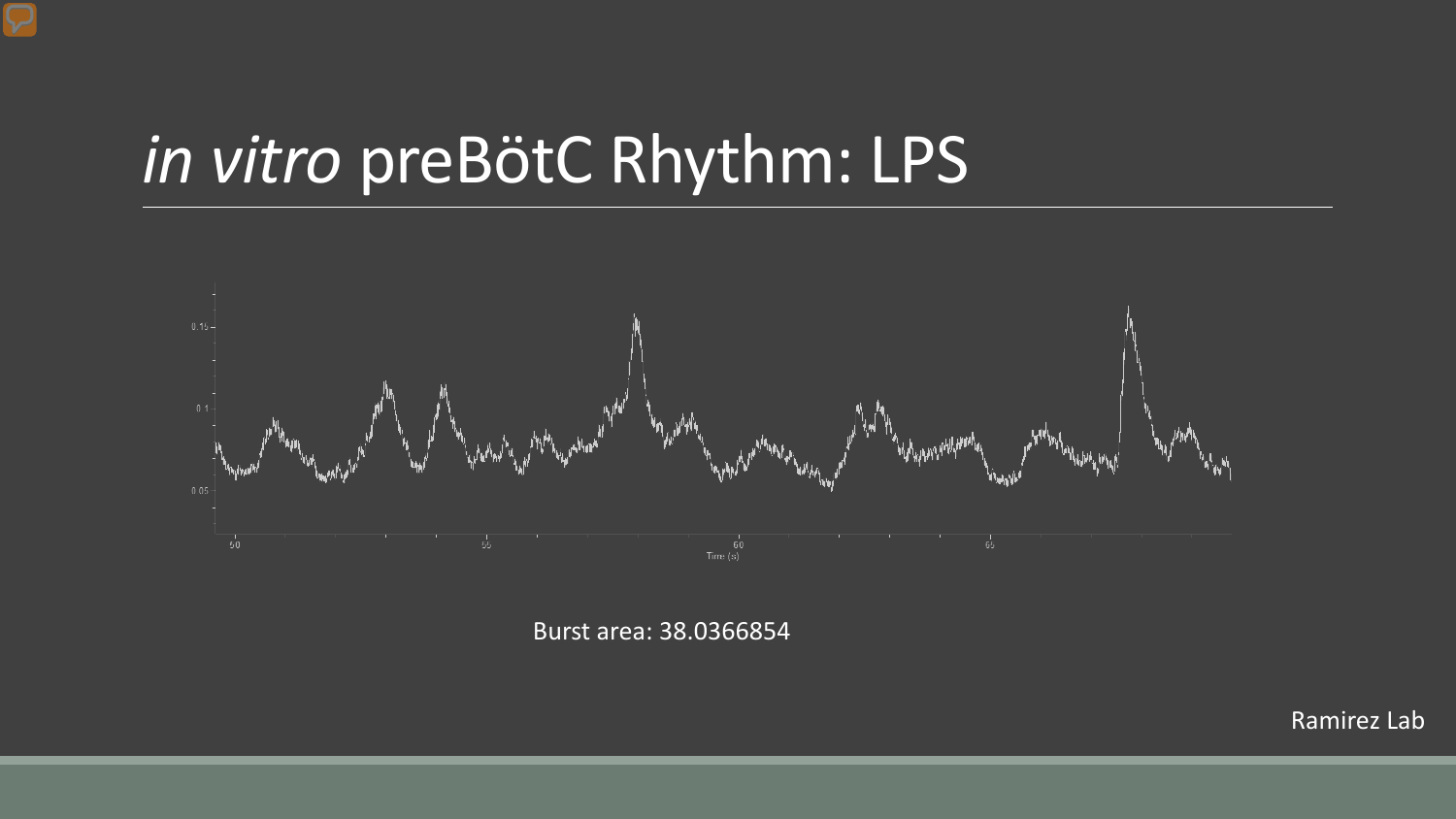# The Next Step

A newer hypothesis introducing the post-inspiratory complex (PIC)

New slicing and recording approaches

Drug manipulation and responses from each center ◦ Ex. morphine